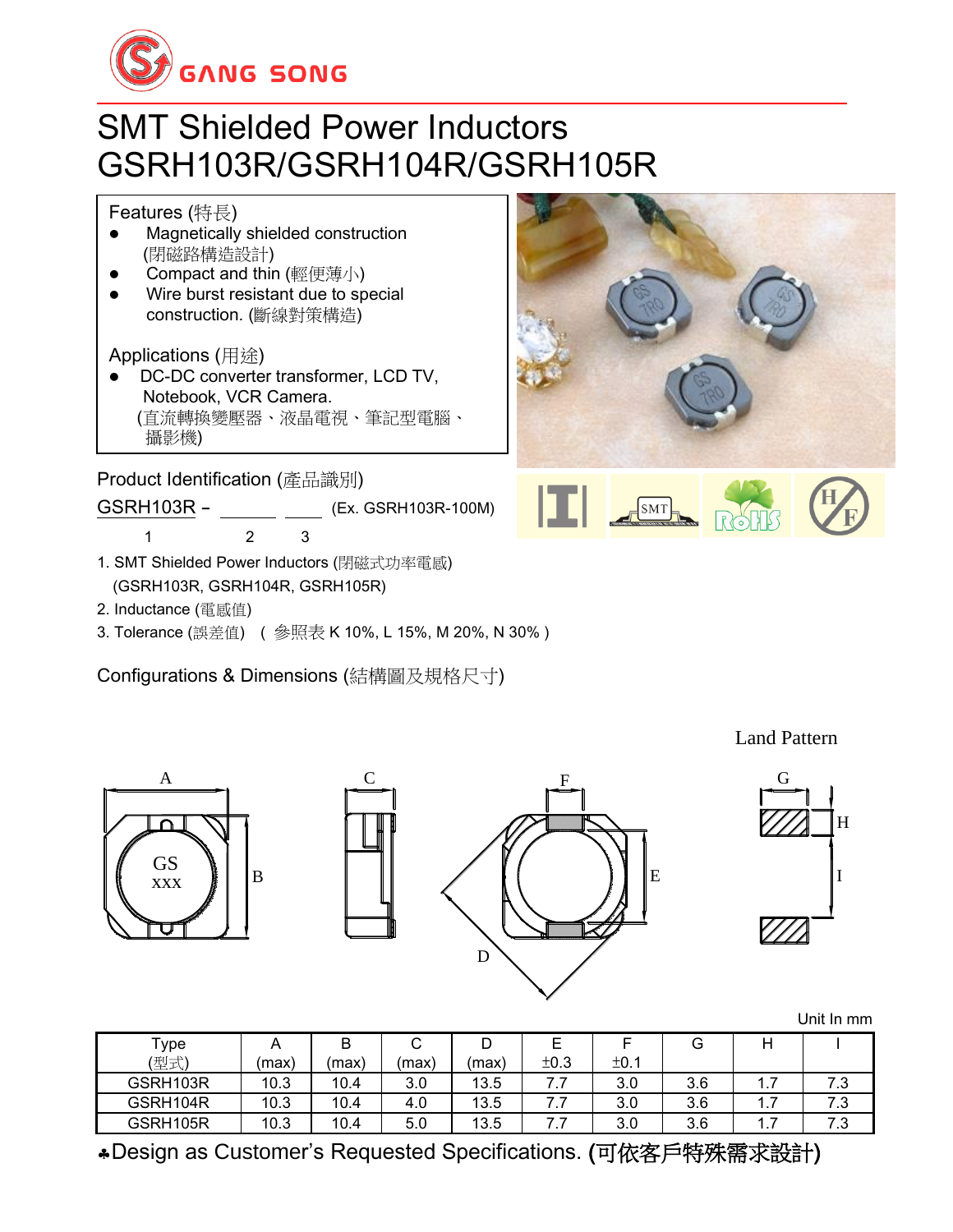

## SMT Shielded Power Inductors GSRH103R

Electrical Characteristics for GSRH103R Series [GSRH103R 系列電子特性規格]

| <b>Part Number</b> | Inductance         | Test Freq.   | $DCR(\Omega)$ | Isat(A)  | $\mathsf{lrms}(\mathsf{A})$ |
|--------------------|--------------------|--------------|---------------|----------|-----------------------------|
|                    | $(\mu H)$          | (KHz)        | (max)         | (max)    | (max)                       |
| 號<br>產<br>料<br>品   | 感<br>值<br>電<br>(L) | 測<br>試頻<br>率 | 流阻抗<br>直      | 格電流<br>定 | 電<br>昇<br>溫<br>流            |
| GSRH103R - 100M    | 10.00              | 100          | 0.0581        | 2.70     | 2.80                        |
| GSRH103R - 120M    | 12.00              | 100          | 0.0721        | 2.25     | 2.10                        |
| GSRH103R - 150M    | 15.00              | 100          | 0.0865        | 2.22     | 2.05                        |
| GSRH103R - 180M    | 18.00              | 100          | 0.1161        | 1.90     | 1.80                        |
| GSRH103R - 220M    | 22.00              | 100          | 0.1454        | 1.78     | 1.60                        |
| GSRH103R - 270M    | 27.00              | 100          | 0.1759        | 1.63     | 1.50                        |
| GSRH103R - 330M    | 33.00              | 100          | 0.2134        | 1.46     | 1.35                        |
| GSRH103R - 390M    | 39.00              | 100          | 0.2689        | 1.32     | 1.25                        |
| GSRH103R - 470M    | 47.00              | 100          | 0.2986        | 1.18     | 1.20                        |
| GSRH103R - 560M    | 56.00              | 100          | 0.3358        | 1.10     | 1.15                        |
| GSRH103R - 680M    | 68.00              | 100          | 0.4513        | 1.04     | 0.98                        |
| GSRH103R - 820M    | 82.00              | 100          | 0.5138        | 0.94     | 0.80                        |
| GSRH103R - 101M    | 100.00             | 100          | 0.7000        | 0.84     | 0.70                        |
| GSRH103R - 121M    | 120.00             | 100          | 0.7650        | 0.76     | 0.65                        |
| GSRH103R - 151M    | 150.00             | 100          | 0.8763        | 0.70     | 0.51                        |

※Test Freq. : 100KHz / 1V.

※Operating Temp.:  $-40^{\circ}$ C ~  $+125^{\circ}$ C

※Inductance drop=25% typ. at Isat.

※Δ T=40℃ rise at Irms.

※Storage Temperature&Humidity : ≦ 40℃ & 70% RH maximum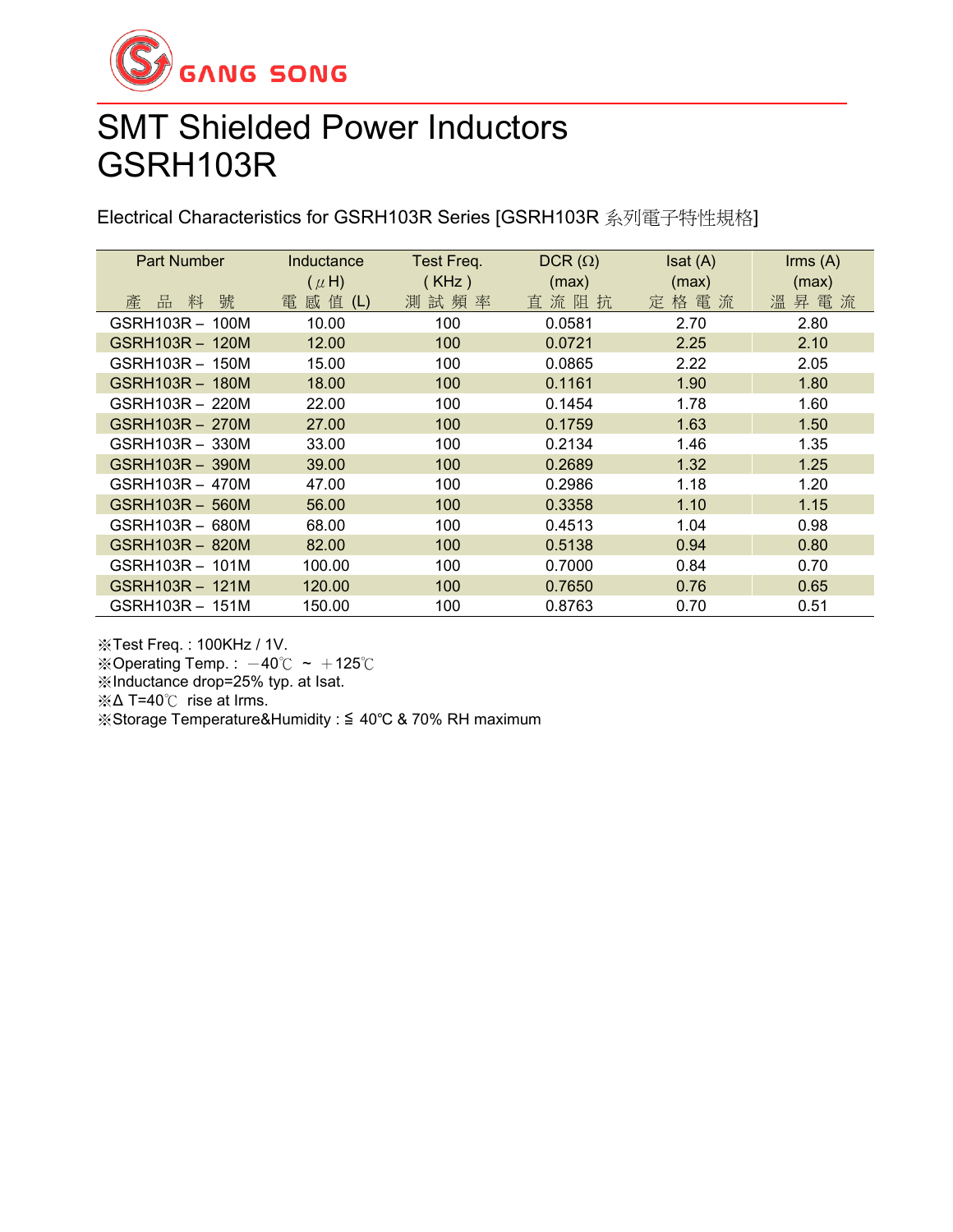

## SMT Shielded Power Inductors GSRH104R

Electrical Characteristics for GSRH104R Series [GSRH104R 系列電子特性規格]

| <b>Part Number</b> | Inductance         | Test Freq.   | $DCR(\Omega)$ | Isat (A)     | $\mathsf{lrms}\ (\mathsf{A})$ |
|--------------------|--------------------|--------------|---------------|--------------|-------------------------------|
|                    | $(\mu H)$          | (KHz)        | (max)         | (max)        | (max)                         |
| 號<br>品<br>料<br>產   | 值<br>感<br>電<br>(L) | 試頻<br>測<br>率 | 直流阻<br>抗      | 電流<br>格<br>定 | 昇<br>電<br>溫<br>流              |
| GSRH104R - 1R3N    | 1.30               | 100          | 0.0081        | 10.00        | 6.50                          |
| GSRH104R - 2R5N    | 2.50               | 100          | 0.010         | 7.50         | 6.10                          |
| GSRH104R - 3R8N    | 3.80               | 100          | 0.013         | 6.00         | 5.50                          |
| GSRH104R - 5R2N    | 5.20               | 100          | 0.022         | 5.50         | 5.40                          |
| $GSRH104R - TR0N$  | 7.00               | 100          | 0.027         | 4.80         | 4.50                          |
| GSRH104R - 100M    | 10.00              | 100          | 0.035         | 4.40         | 3.80                          |
| GSRH104R - 150M    | 15.00              | 100          | 0.050         | 3.60         | 3.10                          |
| GSRH104R - 220M    | 22.00              | 100          | 0.073         | 2.90         | 2.50                          |
| GSRH104R - 330M    | 33.00              | 100          | 0.093         | 2.30         | 2.20                          |
| GSRH104R - 470M    | 47.00              | 100          | 0.128         | 2.10         | 1.90                          |
| GSRH104R - 680M    | 68.00              | 100          | 0.213         | 1.50         | 1.42                          |
| GSRH104R - 101M    | 100.00             | 100          | 0.304         | 1.35         | 1.25                          |
| GSRH104R - 151M    | 150.00             | 100          | 0.506         | 1.15         | 0.85                          |
| GSRH104R - 221M    | 220.00             | 100          | 0.756         | 0.92         | 0.70                          |
| GSRH104R - 331M    | 330.00             | 100          | 1.090         | 0.70         | 0.52                          |

※Test Freq. : 100KHz / 1V.

※Operating Temp.:  $-40^{\circ}$ C ~  $+125^{\circ}$ C

※Inductance drop=35% typ. at Isat.

※Δ T=40℃ rise at Irms.

※Storage Temperature&Humidity : ≦ 40℃ & 70% RH maximum